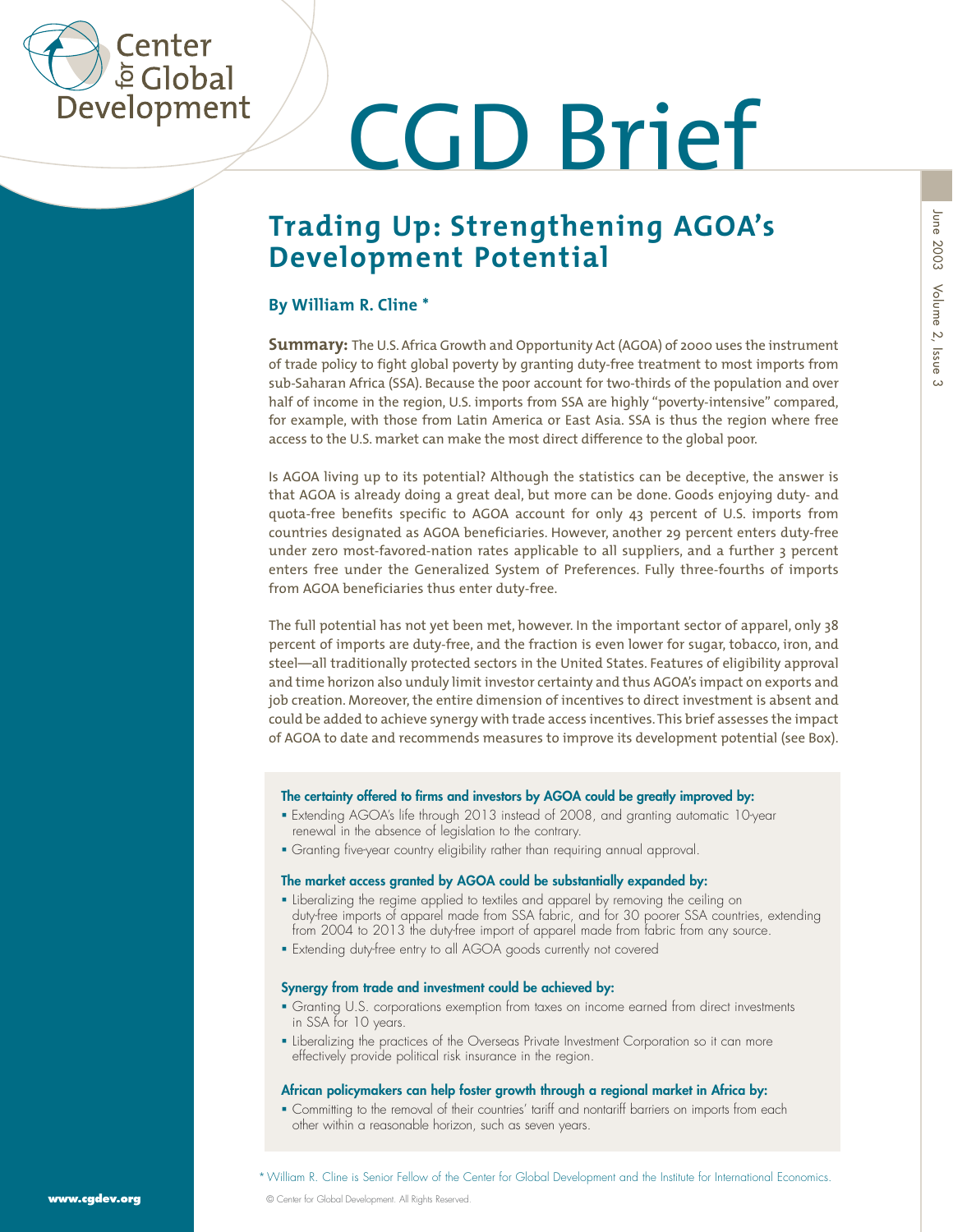#### **2 Trade can be good for the poor…and it could be even better**

Opening the U.S. import market to goods from poor countries is a highly cost-effective way to spur economic growth in these economies and hence reduce poverty. The World Bank suggests that each percentage point in increased growth reduces the number of people living in poverty by 2 percent. Improved export opportunities for poor countries strengthen their growth prospects in a variety of ways, including through earning the foreign exchange needed to purchase capital equipment, reducing vulnerability to external shocks, boosting productivity growth as domestic producers begin to compete abroad, and inducing new inflows of direct investment. Opening the U.S. market also directly benefits U.S. consumers by reducing prices, so it is a win-win means of reducing global poverty so long as any temporary adverse effects on U.S. workers are managed fairly and effectively (which is now more feasible under the enhanced Trade Adjustment Assistance provisions of the 2002 Trade Promotion Act).

Open trade can also reduce poverty more directly. Protection in industrial countries is especially high in agricultural goods, and because about three-fourths of the world's poor live in rural areas, eliminating all agricultural protection and subsidies in industrial countries could lift perhaps 200 million people out of poverty globally or about 8 percent of those in poverty.<sup>1</sup> The U.S. push in the current Doha Round for trade liberalization in general and agricultural liberalization in particular is thus consistent with mounting an attack on global poverty.

Special programs of duty-free and quota-free market access for poor countries can be an effective means of using trade policy to reduce global poverty. I have constructed a measure of the "poverty intensity of trade" (see Box 1). For the countries or regions from which U.S. imports are highly poverty-intensive, granting duty- and quota-free entry into the U.S. market is an especially direct way to attack global poverty.

#### **AGOA 101**

The U.S. Africa Growth and Opportunity Act (AGOA), which passed Congress in May 2000, grants substantial free trade access to a highly poverty-intensive region. The law extended pref-

#### **Box 1:** Poverty Intensity of Trade

The "poverty intensity" of imports from a group of countries may be estimated by weighting imports from each country either by the "head count" fraction of households in poverty in the country or by the fraction of income received by the poor in the country. Where income is unequally distributed, the income-share measure will tend to be considerably lower than the headcount measure. The maximum possible poverty intensity would be 100 percent on both measures for a country where the entire population is poor and all income goes to the poor. Against this benchmark, and using the \$2-per-day threshold to define poverty, the poverty intensity of U.S. imports from all developing countries stands at 38 percent on the head-count basis and 8 percent on the income-share basis. In contrast, the poverty intensity of U.S. imports from sub-Saharan Africa is much higher on both criteria—at 70 percent on the head-count basis and 56 percent on the income-share basis. These levels are also somewhat higher than the corresponding poverty intensities for U.S. imports from the highly indebted poor countries (HIPCs) and the least developed countries (LDCs).



#### **Poverty intensity of U.S. imports from developing countries (%)**

Source: William R. Cline, *Trade Policy and Global Poverty*, draft manuscript (Washington: Center for Global Development and Institute for International Economics, 2003).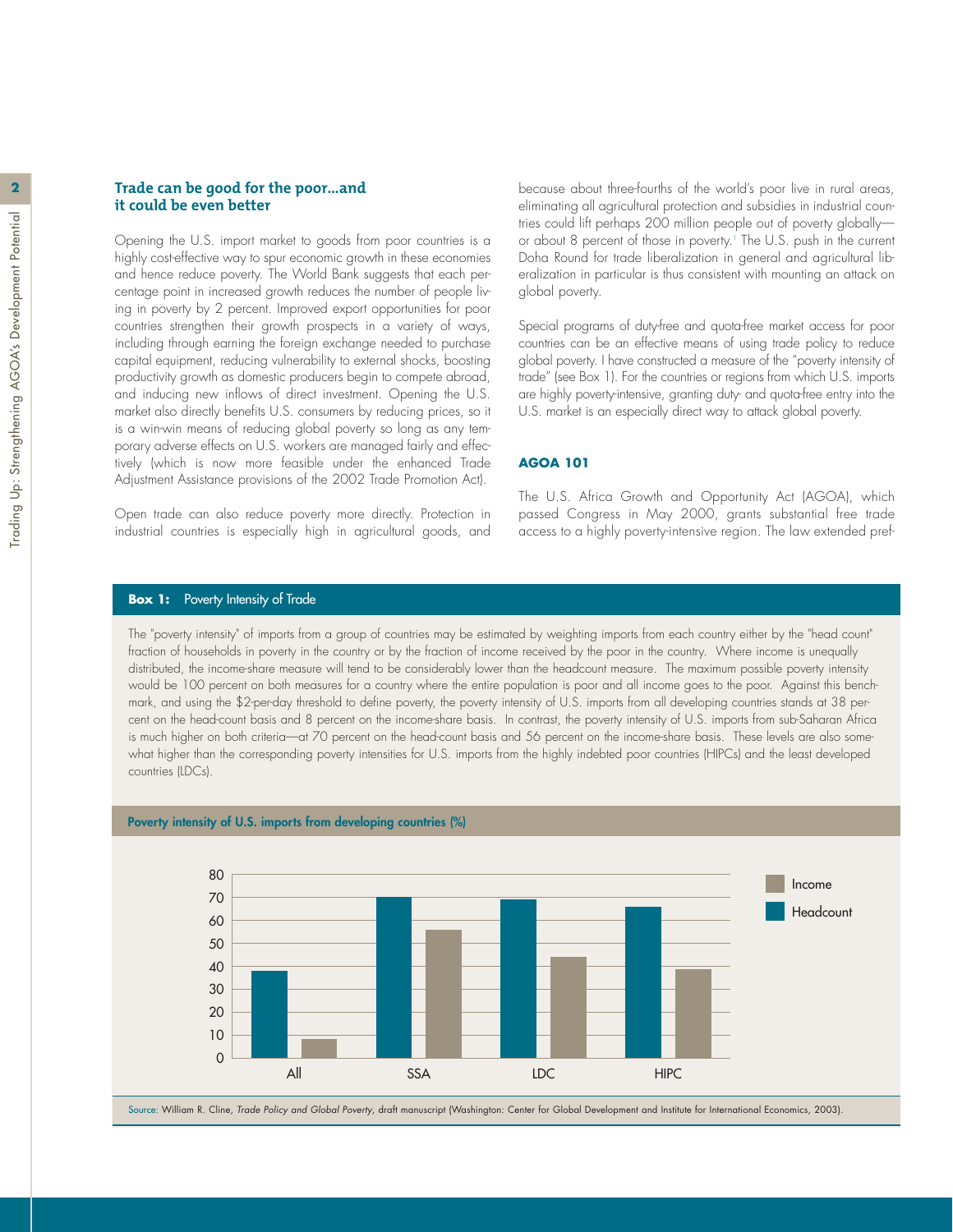**3**

erential market access for qualified countries in sub-Saharan Africa (SSA) within the framework of the Generalized System of Preferences (GSP) effective January 1, 2001. To be eligible for the AGOA preferences, countries must be making progress toward market-based economies, strengthening the rule of law, eliminating barriers to U.S. trade and investment, protecting intellectual property, combating corruption, protecting human rights, and eliminating certain child labor practices. As of January 2003, President Bush had designated 38 countries as AGOA beneficiaries.<sup>2</sup>

AGOA adds 1,800 tariff line items to the 4,600 more generally eligible for duty-free treatment under the U.S. GSP (out of a total of 11,800 tariff line items). The additional products include footwear, luggage, handbags, watches, and flatware. The AGOA regime of market access is assured through 2008, and the qualifying SSA countries are also exempt from the competitive need limitations of the GSP (which phase out preferential entry after certain import thresholds are met).

The AGOA legislation removed all existing quotas on textiles and apparel from sub-Saharan Africa.<sup>3</sup> In effect, for AGOA countries this moved up by five years the date scheduled for international elimination of textile and apparel quotas under the Multi-fiber Arrangement negotiated in the Uruguay Round of multilateral trade negotiations. The apparel provisions of AGOA grant unlimited duty-free and quota-free access to SSA apparel made from U.S. fabric, yarn, and thread. Apparel made from SSA fabric is also granted free access up to a cap set at 3 percent of overall U.S. apparel imports, rising to 7 percent by 2008.4 Countries with per capita gross national products below \$1,500 in 1998 further have duty-free access for apparel made from fabric of any origin through September 2004.<sup>5</sup> Use of the apparel provisions, however, is contingent on establishing effective visa systems to monitor against trans-shipment and counterfeiting.

#### **Three years later: was the "O" in AGOA seized?**

In 2001, the 36 countries that qualified for AGOA benefits accounted for \$17.6 billion in U.S. imports, of which \$11.0 billion (62.5 percent) was in oil.<sup>6</sup> In comparison, in 2000 total U.S. imports were \$1.2 trillion, and U.S. imports from all developing countries were \$434 billion.<sup>7</sup> AGOA countries accounted for 96.4 percent of total U.S. non-oil imports from SSA, and 83.4 percent of U.S. imports of all goods from the region (reflecting the fact that a major oil exporter, Angola, has not yet been declared eligible).

Because oil accounts for the bulk of U.S. imports from sub-Saharan Africa, and because the most-favored-nation (MFN) tariff on oil is already low at only 1.0 percent, the potential impact of AGOA preferences on African growth lies primarily in the possibility of developing non-oil imports in the future.<sup>8</sup> Exports of textile and apparel products could increase significantly from their recent level of about \$1 billion annually. U.S. imports of textiles and apparel from all SSA countries have grown relatively rapidly in the last six years. (See Figure 1.)

It is too early to judge whether AGOA will provide much stimulus for SSA exports. There are initial indications that it is having some effect. Data available for the seven quarters following the passage of the AGOA legislation in May 2000 suggest an acceleration of these imports from a comparable period before the law. For the periods before and after May 2000 the ratio of U.S. imports of non-oil goods from AGOA countries to those from other non-OECD countries rose by 3.8 percent.<sup>9</sup> This increase is consistent with at least a modest impact from the announcement of the new law and its initial phase of implementation.

Table 1 provides details of the duty treatment and product composition of U.S. imports under AGOA in 2001. It shows that there has been major achievement of the objective of granting free access to the U.S. market for AGOA countries, as three-fourths of U.S. imports from them enter duty-free. Imports granted duty-free entry by preferences specific to AGOA amount to 43 percent of U.S. imports from the group.<sup>10</sup> In addition, 29 percent of imports enter duty-free because they are in product categories that already had zero MFN tariff rates applicable to all suppliers. This relatively large share of MFN duty-free goods in the product mix (mainly precious stones and metals, but also large amounts in oil, chemicals, ores, machinery and equipment, and cocoa) is the major explanation for why less than half of total imports from AGOA use its specific duty-free provisions. If the imports entering with GSP rather than AGOA special treatment are also included (\$600 million), total imports entering effectively at zero-duty treatment amounted to \$13.3 billion, or 75.9 percent of the total. Three-fourths of imports from AGOA thus entered duty-free one way or another.

The table also indicates that about \$3 billion in imports was eligible for AGOA benefits but did not utilize them. This amount, however, was almost entirely in oil products. Considering the very low oil tariff, the implication seems to be that for about 30 percent of oil imports, the firms involved consider the potential tariff savings from AGOA too small to warrant the administrative procedures required to obtain them.

In contrast, the most conspicuous area in which the effective use of AGOA benefits would have had the greatest additional impact but where usage has been limited is apparel imports, where MFN tariffs are high. Only 38 percent of these imports entered with duty-free AGOA benefits in 2001, reflecting the rules of origin and ceilings discussed earlier. There are also significant gaps between total imports and the amounts receiving AGOA benefits (or enjoying zero-MFN duties) in sugar, tobacco, inorganic chemicals, and iron and steel. It is likely no coincidence that these sectors include ones that in the past have been subject to protectionist pressures. These and other sectors included a total of \$1.34 billion (7.6 percent of total imports) in goods ineligible for AGOA benefits.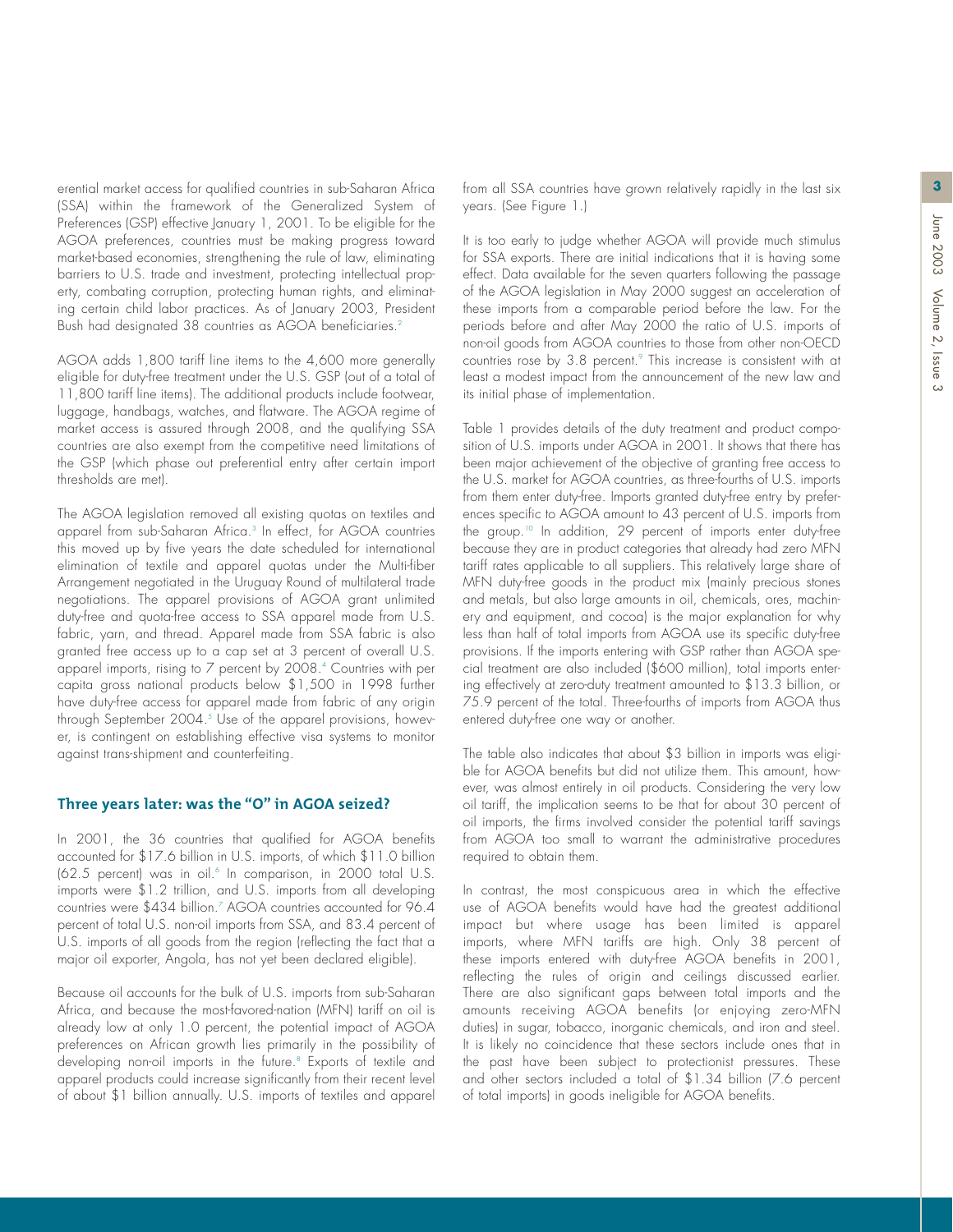#### **4 Making trade make a real difference: Enhancing the development potential of AGOA**

The United States (along with the EU and other industrial countries) could make a further major contribution to African development by granting unconditional free entry to all imports from AGOA-qualified countries for a period of 10 years, and by complementing this truly free trade with tax incentives for foreign direct investment in the region. The African nations could further boost the development impact by correspondingly granting unrestricted duty-free access to imports from all SSA partner countries.

Special regimes such as AGOA only work if they induce investment in productive capacity. The current structure of AGOA has three major limitations that inhibit this result. First, each country's eligibility must be reviewed annually. Second, the regime expires in 2008. And third, duty-free entry for apparel remains subject to the restrictions on source of fabric, as described.

Regarding the first of these, the desire for review is understandable, as the problem of governance has been perhaps the foremost source of disappointing growth in sub-Saharan Africa in the past. At the same time, an annual review seems an unduly "short leash" that unnecessarily adds uncertainty to any potential investor's decisions. A useful reform would be to assure eligibility for a period of five years once a country has qualified. (There could be a qualification allowing the President to revoke eligibility in extreme circumstances, such as when a government has been deposed by force.)

Second, the term of AGOA could be extended to 10 years (through 2013) prior to full review of the regime (rather than through 2008, as presently provided). Moreover, the revised term could

provide for indefinite continuation unless Congress passes legislation to the contrary, rather than calling for automatic expiration unless Congress acts to extend (as presently provided).

Third, the regime for apparel could be substantially liberalized. The general AGOA requirement for duty-free access for apparel is that it be made using fabric and yarn imported into Africa from the United States. This reflects what would appear to be a strategic shift in the position of the U.S. textile and apparel sectors away from traditional outright protectionism toward emphasis on obtaining access to foreign markets for U.S. exports of textile fabric, which tends to be amenable to mechanization and can be capital-intensive, in return for opening the U.S. market to imports of apparel (including that outsourced by U.S. firms), which tends to be labor-intensive and more suited to production by developing countries. As applied to AGOA, however, this emerging approach has been too restrictive so far, basically because sub-Saharan Africa remains too weak a competitive threat to U.S. producers to warrant the restraints applied.

Specifically, the two exceptions to the U.S. fabric rule are duty-free entry up to a ceiling of 3 percent of U.S. apparel imports, rising to 7 percent by 2008, for AGOA apparel made from fabric produced within the region itself and for 30 poorer SSA countries, duty-free entry for all apparel (regardless of fabric origin) but within this same volume cap and only through 2004. The presence of the volume cap acts as a source of uncertainty for investors, while the actual volume of imports remains very low—only about 1.5 percent of U.S. apparel imports in 2002 (table 1).<sup>11</sup>

An appropriate reform would be to remove altogether the volume ceiling for duty-free entry of apparel made from SSA-regional fabric. Similarly, for the poorer countries, the cap could be removed

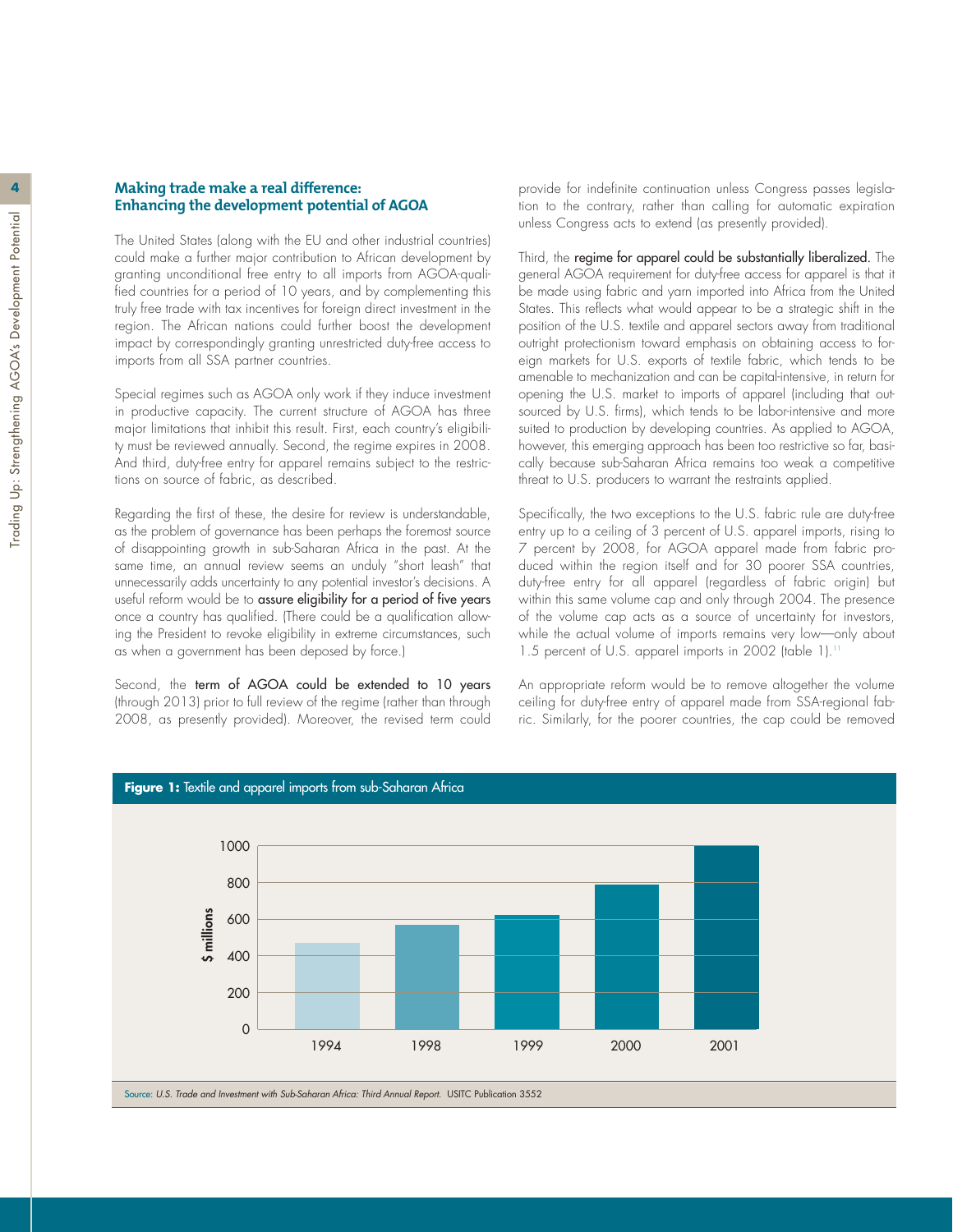for apparel made from fabric of any source, and this provision **5** Trade Agreement (NAFTA), which prohibits application of such procould apply for the full 10-year horizon of an enhanced AGOA rather than expiring in 2004. This liberalization could be accompanied by provision for an automatic triggering of a review of whether injury has occurred warranting safeguard protection if total apparel imports from AGOA exceed, for example, 15 percent of total U.S. apparel imports. Certainly over the longer term it would be desirable for a major share of apparel imports to come from the poorest region in the world, in light of the underlying objective of using AGOA to reduce global poverty.

Fourth, AGOA could be amended to effectively exempt AGOA countries from "safeguards" protection (such as that adopted for steel in 2002) for 10 years. In particular, AGOA countries could be granted the same exemption from safeguards protection that applies to Canada and Mexico under the North American Free

**Table 1:** U.S. Imports from AGOA by Principal Product and Duty Treatment

tection unless the Canadian or Mexican share in U.S. imports of the good is "substantial" and "contributes importantly" to the U.S. industry's difficulties.<sup>12</sup> Although the existing World Trade Organization provisions already give some shelter to developing countries from safeguard restrictions,<sup>13</sup> NAFTA-type treatment would provide a higher degree of assurance that safeguards would rarely be imposed on AGOA suppliers.

#### **Complementing trade opportunity: the role of foreign direct investment**

There is every reason to believe that the synergism between more dynamic direct foreign investment and enhanced market access opportunities can substantially enhance the export and growth

|                                                                           | (\$ millions) | (percent) |
|---------------------------------------------------------------------------|---------------|-----------|
| <b>Total</b>                                                              | 17,573        | 100.0     |
| <b>MFN</b> zero duty                                                      | 5,151         | 29.3      |
| precious stones & metals                                                  | 2,078         | 11.8      |
| oil                                                                       | 846           | 4.8       |
| chemicals                                                                 | 372           | 2.1       |
| ores                                                                      | 351           | 2.0       |
| machinery and equipment                                                   | 283           | 1.6       |
| cocoa                                                                     | 265           | 1.5       |
| <b>AGOA Eligible</b>                                                      | 11,079        | 63.0      |
| Utilized                                                                  | 7,579         | 43.1      |
| oil                                                                       | 6,827         | 38.9      |
| apparel                                                                   | 356           | 2.0       |
| vehicles                                                                  | 241           | 1.4       |
| iron & steel                                                              | 91            | 0.5       |
| Unutilized                                                                | 3,500         | 19.9      |
| $\circ$ il                                                                | 3,349         | 19.1      |
| <b>AGOA Ineligible</b>                                                    | 1,344         | 7.6       |
| apparel                                                                   | 583           | 3.3       |
| iron & steel                                                              | 172           | 1.0       |
| chemicals                                                                 | 103           | 0.6       |
| aluminum, products                                                        | 65            | 0.4       |
| sugar                                                                     | 39            | 0.2       |
| yarns, fabrics                                                            | 35            | 0.2       |
| Memorandum: GSP                                                           | 600           | 3.4       |
| iron & steel                                                              | 123           | 0.7       |
| chemicals                                                                 | 88            | 0.5       |
| Source: Calculated from Interactive Tariff and Trade Data Web, USITC 2003 |               |           |
|                                                                           |               |           |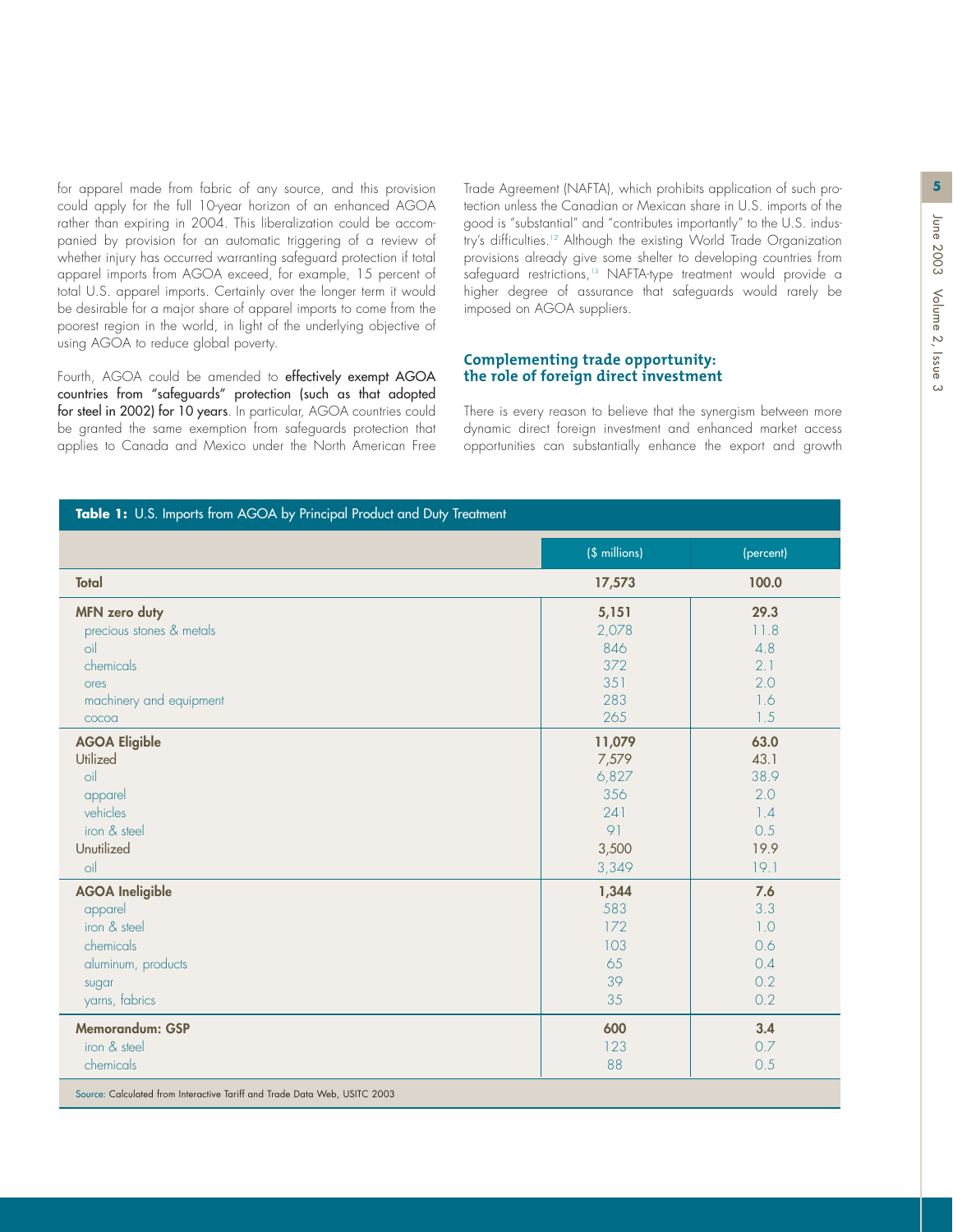**6 6** opportunities arising from special regimes for poor countries. Direct investment in Mexico has soared under NAFTA, facilitating expansion of production facilities to supply rapidly growing exports to the U.S. market. Direct investment has also accelerated under the Caribbean Basin Initiative (CBI).

> The importance of the trade and investment synergism suggests that if efforts are to be undertaken to enhance further market access as a means of reducing African poverty, these should be accompanied by measures that help spur direct investment in the region as well. One measure in particular warrants consideration. For the United States, it would be possible to exempt U.S. direct investments in AGOA countries from corporate taxation for 10 years.<sup>14</sup> At present, under the "residential" basis for U.S. corporate taxes, corporate income is taxed at U.S. rates even if it is earned in, for example, South Africa. Existing investment treaties provide for allowance of the host-country's taxation of the corporation against taxes otherwise due to the United States, but if the foreign tax is low, this still leaves the total tax obligation at the U.S. rate. Exemption of the U.S. tax would instead allow an AGOA host-country to obtain the growth benefits of a stimulus to direct foreign investment through the granting of a partial or full tax holiday for a given period.

> A second instrument for spurring direct foreign investment is the use of political risk insurance through the Overseas Private Investment Corporation (OPIC). Greater efforts could be made to ensure that OPIC is providing appropriate political risk insurance opportunities for sub-Saharan African countries. OPIC is currently unduly constrained by legislative restrictions against providing insurance where there will be any resulting loss of U.S. jobs whatsoever, without taking into account gains in U.S. export jobs.<sup>15</sup> This and other restrictions against activity in "sensitive" sectors such as textiles and apparel should either be eliminated or suspended for investments at least in AGOA member countries for 10 years as part of the overall trade and investment package to jump-start growth in the region.

#### **AGOA opens U.S. markets but barriers remain within sub-Saharan Africa**

Most African economies are too small to be able to achieve economies of scale for efficient domestic production across a broad spectrum of products. They are thus classic candidates for taking advantage of open trade policies. Existing integration movements have had uneven results and are restricted to sub-regional groupings. The current strategy within the African Economic Community would reach regional free trade only within 24 years, after a lengthy period of closer integration within existing regional economic communities. It would seem appropriate for the SSA leaders, perhaps within the framework of the New Partnership for Africa's Development, to commit to a much more ambitious and expedited plan for dismantling tariffs and other barriers to trade within the region over perhaps seven years, as the local trade policy counterpart designed to match the special free-trade and investment opportunities offered by an enhanced AGOA.

#### **Relationship to broader trade policies**

Two questions may legitimately be raised about a strategy along these lines for U.S. trade policy toward sub-Saharan Africa. First, doesn't preferential treatment raise the problem of trade diversion from other developing-country suppliers? Second, will the results of other trade negotiations—including U.S. free-trade area agreements (FTAs) with other developing countries and the ongoing Doha Round—dilute the value of the special trade preferences for the SSA region?

On trade diversion, overwhelmingly the issue is simply whether the magnitudes are large enough to worry about. As noted earlier, total U.S. imports from developing countries in 2000 stood at \$434 billion,<sup>16</sup> with shipments from SSA countries accounting for only about \$20 billion. In other words, U.S. imports from sub-Saharan Africa account for less than 5 percent of total shipments from developing countries. Moreover, most of these products already face low MFN tariffs. They thus appear too small to pose a serious threat of substantial trade diversion from other developing countries.

The second issue is the value of preferential regimes in light of the "competitive liberalization" fostered by other trade negotiations. For example, the Caribbean Basin Initiative countries found that the value of their trade preferences in the U.S. market was eroded substantially after NAFTA entered into force, causing significant trade and investment diversion toward Mexico in a few sectors (notably, textiles and apparel). Passage of new CBI benefits in 2000 gave these countries "NAFTA parity" on a temporary basis—in expectation that permanent free-trade obligations would be undertaken in the Free Trade Area of the Americas prior to the expiration of the new trade preferences.

Thus even with duty-free entry, AGOA countries will have to compete on a non-preferred basis against suppliers from the Andean countries (under the Andean Trade Preferences Act), the Caribbean Basin, and Mexico—all of which also receive duty-free access to the U.S. market that goes well beyond GSP access. Other FTAs under negotiation (including one with South Africa) and potential MFN tariff cuts in the Doha Round will also dilute the value of AGOA preferences over time. Yet experience in multilateral trade negotiations has shown that the phasing in of liberalization can be delayed over several years, especially in such sensitive sectors as textiles and apparel and agriculture. As for new U.S. FTAs, these also seem likely to take several years both to negotiate and to be phased in fully, especially in light of their increasingly ambitious scope (as illustrated by the U.S.-Chile FTA).

The strong likelihood, as a result, is that prompt improvements in market access for AGOA would continue to provide meaningful benefits over most of the coming decade even if the Doha Round proves successful and even if the number of U.S. FTAs with developing countries multiplies. The potential dynamics of obtaining market share from this head start could be an important stimulus to investment and production in AGOA countries and hence an important contribution to growth in the region.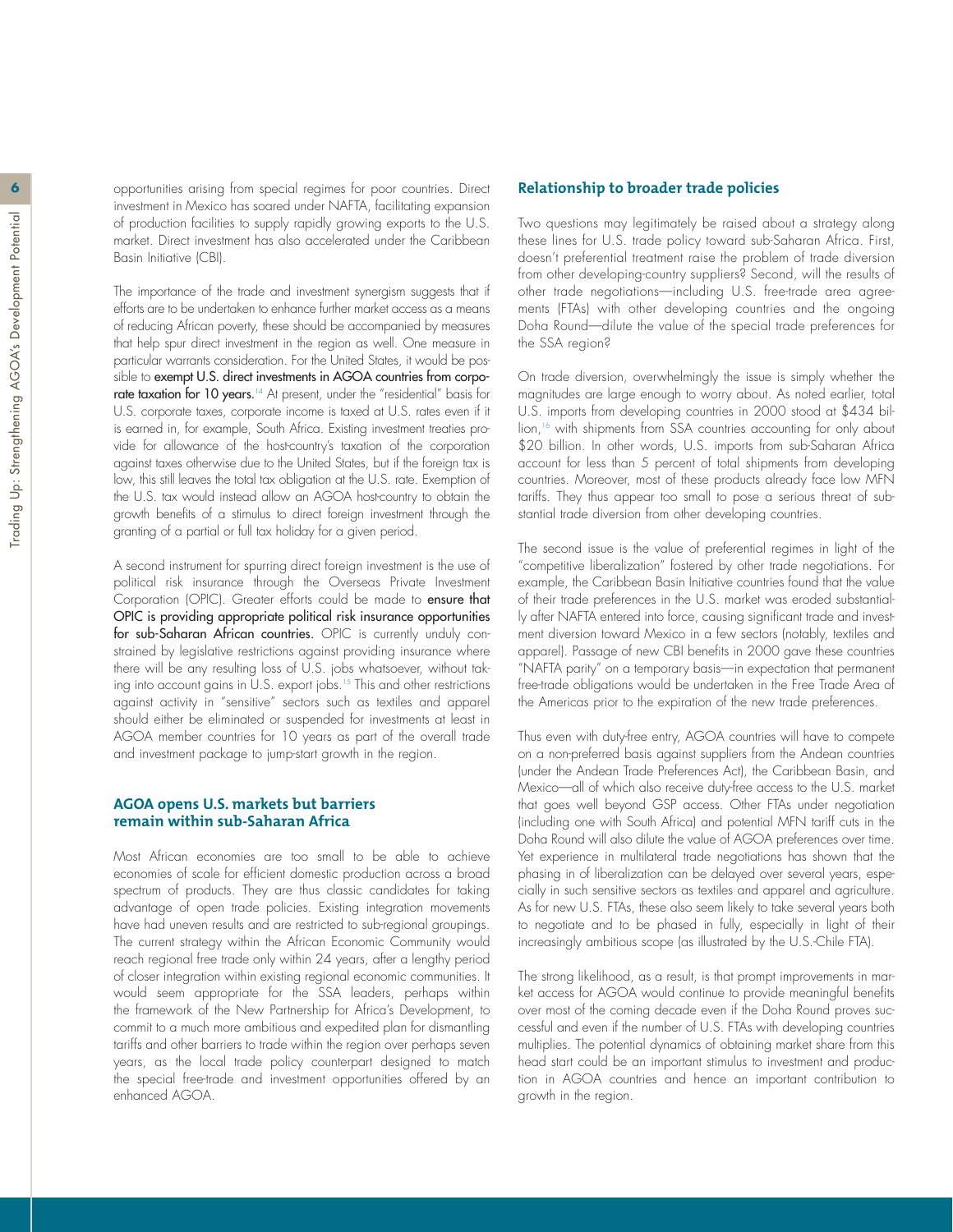#### **Notes 7**

- 1 William R. Cline, *Trade Policy and Global Poverty,* draft manuscript (Washington: Center for Global Development and Institute for International Economics (IIE), 2003).
- 2 U.S. International Trade Commission (USITC), *U.S. Trade and Investment with Sub-Saharan Africa: Third Annual Report,* USITC Publication 3552 (Washington: U.S. Government Printing Office, December 2002); *International Trade Reporter,* 9 January 2003, p. 80.
- 3 United States Trade Representative, "African Growth and Opportunity Act" (Washington: 2003), available at www.ustr.gov/regions/africa/factsheet.pdf.
- 4 Under the limits adopted in the August 2002 revision of the law. The cap had originally been set at 1.5 percent of total U.S. apparel imports, rising to 3.5 percent over eight years.
- 5 Although this Special Rule applied in 2002 to 30 of the 36 AGOA countries, it excludes South Africa as well as Gabon, Mauritius, and Seychelles. Botswana and Namibia were granted exceptional access to the Special Rule in AGOA II adopted in August 2002.
- 6 USITC, op. cit. note 2; Standard International Trade Classification (SITC) 3.
- 7 International Monetary Fund (IMF), *Direction of Trade Statistics* (Washington: April 2002, CD-ROM).
- 8 Tariff on oil from USITC, *Harmonized Tariff Schedule of the United States* (2002)(Rev. 2). USITC Publication 3477 (Washington: U.S. Government Printing Office, 2002). In 2000, U.S. imports from SSA in HTS 27090020 (crude oil 25° API or more) amounted to \$8.6 billion, and in HTS 2710 (refined oil not elsewhere specified), \$4.1 billion, comprising virtually all of fuel imports. The MFN duty on the first category is 10.5 cents per barrel. The highest duty in the second category is 52.5 cents per barrel. The SSA data for this category are not broken down, so the calculation here applies the highest rate. For both categories, the rates are taken as a percent of the 1999–2001 average price per barrel for Brent oil (\$23.5); IMF, *International Financial Statistics* (Washington: January 2003, CD-ROM).
- 9 USITC, *Interactive Tariff and Trade Data Web* (Washington: 2003), available at dataweb.usitc.gov
- 10 Thus of total imports of \$17.6 billion from AGOA members, the amount reported by the USITC as utilizing AGOA-specific duty-free entry benefits was \$7.6 billion. Note that both the amount utilized and broader amount listed in the table as AGOA-eligible include \$356 million in apparel imports even though apparel as a whole (Harmonized Tariff System categories 61–62) is recorded as ineligible in the summary USITC statistics, presumably because of the special rule of origin requirements and ceilings.
- 11 Table 1 and USITC, op. cit. note 9.
- 12 Imports from Canada or Mexico are considered "substantial" in the agreement if the country is among the top five suppliers of the product to the United States.
- 13 The Uruguay Round agreement provided that an industrial country could not impose safeguard protection on an import from a developing country if the amount imported did not exceed 3 percent of the industrial country's total imports of the good, and imports from developing countries collectively did not exceed 9 percent; Jeffrey J. Schott and Johanna W. Buurman, *The Uruguay Round: An Assessment* (Washington: IIE, November 1994), p. 97.
- 14 Gary Hufbauer and Wong Yee (in "Tax Relief for Investment in Africa" (Washington: IIE, October 2002, photocopy)) have spelled out possible terms of such an exemption.
- 15 Theodore H. Moran, *Reforming OPIC for the 21st Century* (Washington: IIE, forthcoming).
- 16 IMF, op. cit. note 7.

William R. Cline thanks Ceren Ozer for intensive data compilation and analysis. For more information on AGOA, see Amar Hamoudi, "How Much Go in AGOA? Growth and Opportunity in the African Growth and Opportunity Act," CGD Brief, vol. 1, issue 2, June 2002.